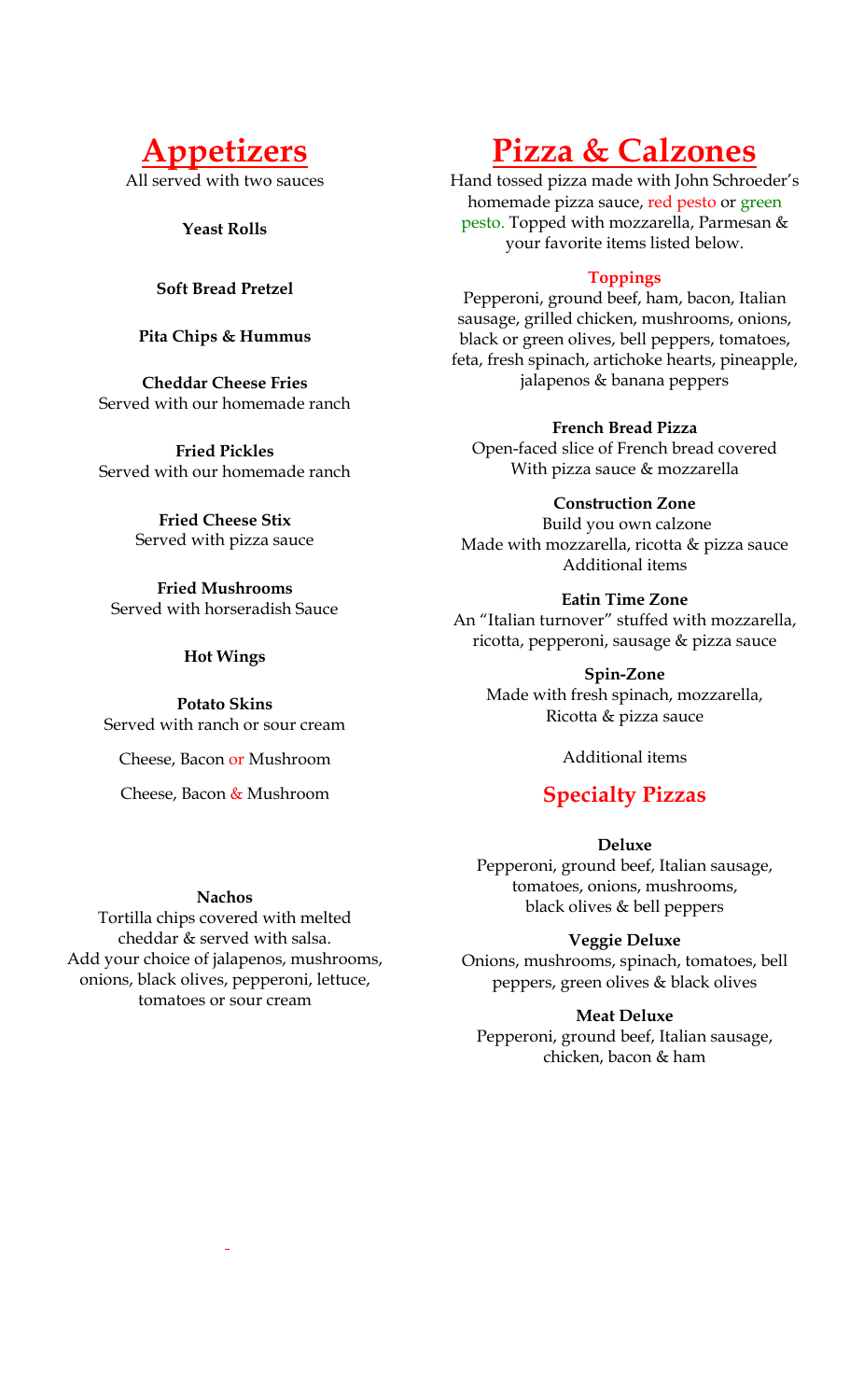**Sandwiches** ~All deli meats are sliced in house daily~

~All sandwiches are served HOT except Chicken Salad~

## **Roast Beef**

**Roast Beef Relief** 

Roast beef, mayo, mustard, tomatoes, onions, mushrooms, cheddar & sprouts on French or Wheat Sub

**French dip** Roast beef, mayo, onions & provolone on French Sub with Au Jus

**Pita Tosh**  Roast beef, mayo, mustard, tomatoes, onions, mushrooms, cheddar & sprouts on Pita

**Basic Roast Beef**  Roast beef, mayo, mustard, cheddar & sprouts on sliced Wheat or Rye

**Roast Beef Roll**  Roast beef, mayo, mustard, cheddar & sprouts rolled up in Pita

## **Ham & Salami**

**The Italian**  Ham, pepperoni, salami, banana peppers, mayo, mustard, mozzarella, sprouts & oil/vinegar on French Sub

**Hoagie Carmichael**  Ham, salami, mayo, mustard, tomatoes, cheddar, Swiss & sprouts on French or Wheat Sub

**Ham & Cheese**  Ham, mayo, mustard, tomatoes, cheddar & sprouts on French or Wheat Sub

**Salami & Cheese**  Salami, mayo, mustard, tomatoes, cheddar & sprouts on French or Wheat Sub

#### **Basic Ham**

Ham, mayo, mustard, cheddar & sprouts on sliced Wheat or Rye

## **Ham Roll**

Ham, mayo, mustard, cheddar & sprouts rolled up in Pita

## **Chicken**

**Chicken Avocado Pita**  Grilled chicken, mayo, onions, tomatoes, sprouts & avocado on Pita

**Grilled Chicken Pita**  Grilled chicken, mayo, mustard, tomatoes, onions, mushrooms, cheddar & sprouts on Pita

**Chicken Salad**  Served cold with sprouts on Pita or sliced Wheat or Rye

## **Turkey**

**Turkish Sub**  Turkey, mayo, mustard, tomatoes, Swiss & sprouts on French or Wheat Sub

**Basic turkey**  Turkey, mayo, mustard, Swiss & sprouts on sliced Wheat or Rye

**Turkey Roll**  Turkey, mayo, mustard, Swiss & sprouts rolled up in Pita

## **Veggies**

**Veggie Sub/Pita** Tomatoes, onions, mushrooms, black olives, cucumbers, bell peppers, cheddar & sprouts with mayo French or Wheat

**Crummy Pita**  Tomatoes, onions, mushrooms, jalapenos, cheddar, crumbled tortilla chips & sprouts with mayo on Pita

**Salvador Deli**  Tomatoes, onions, mushrooms, black olives, cheddar, Parmesan, red wine vinegar & sprouts with mayo on Pita

#### **Pita Max**

Tomatoes, onions, mushrooms, cheddar & sprouts with mayo on Pita

## **Tuna**

**Hot Tuna Meltdown**  Tuna, tomatoes, Swiss & sprouts on Pita

**French Style Tuna**  Tuna, tomatoes, Swiss & sprouts open-faced on French

**Basic Tuna**  Tuna, Swiss & sprouts on sliced Wheat or Rye

## **More**

#### **Reuben**  Corned beef, mayo, mustard, Swiss & kraut on sliced Rye with 1000 Island

**Euro Dog**  Polish sausage, mustard, kraut & Swiss on French Sub

**Charlie Dog**  Polish sausage, kraut & mustard baked in pizza dough

**Chicken Strips**  Served with fries or tater tots

**Corn Dog Nuggets**  Served with fries or tater tots

**B.S.T.** Mayo, bacon, tomatoes & sprouts on Pita W/Cheese

**Toasted Cheese**  Cheddar on sliced Wheat

**Cheese & Sprouts**  Cheddar & sprouts with mayo rolled up in Pita

## **Sides & Soup**

**Cris-Cut Fries, Tater Tots or Fried Okra**

**Soup Of The Day**